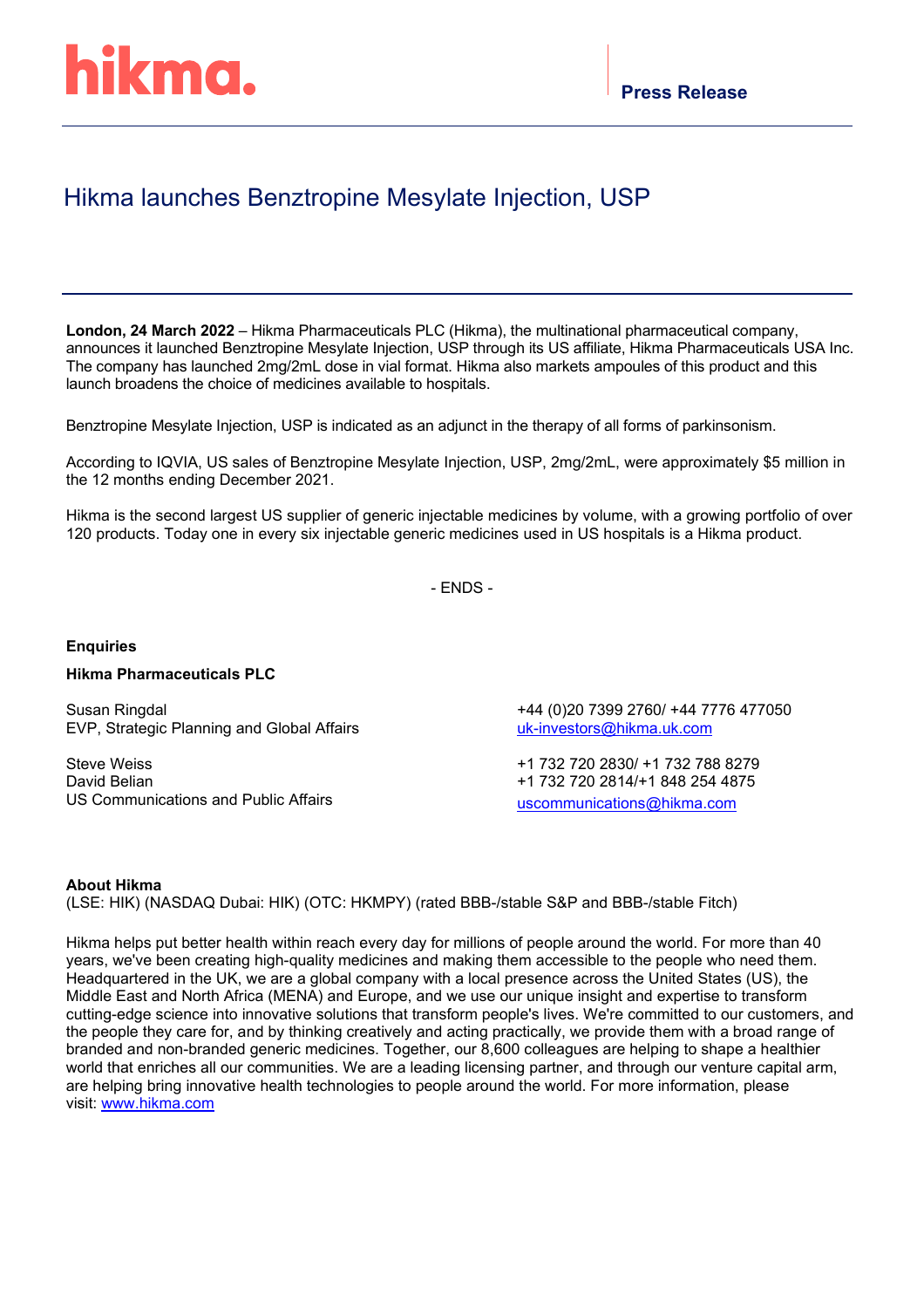

# **Important Safety Information for Benztropine Mesylate Injection, USP, 2mg/2mL:**

# **CONTRAINDICATIONS**

Hypersensitivity to any component of benztropine mesylate.

Because of its atropine-like side effects, this drug is contraindicated in pediatric patients under three years of age, and should be used with caution in older pediatric patients.

# **WARNINGS & PRECAUTIONS**

- Safe use in pregnancy has not been established.
- Benztropine mesylate may impair mental and/or physical abilities required for performance of hazardous tasks, such as operating machinery or driving a motor vehicle.
- When benztropine mesylate is given concomitantly with phenothiazines, haloperidol, or other drugs with anticholinergic or antidopaminergic activity, patients should be advised to report gastrointestinal complaints, fever or heat intolerance promptly. Paralytic ileus, hyperthermia and heat stroke, all of which have sometimes been fatal, have occurred in patients taking anticholinergic-type antiparkinsonism drugs, including benztropine mesylate, in combination with phenothiazines and/or tricyclic antidepressants.
- Since benztropine mesylate contains structural features of atropine, it may produce anhidrosis. For this reason, it should be administered with caution during hot weather, especially when given concomitantly with other atropine-like drugs to the chronically ill, the alcoholic, those who have central nervous system disease, and those who do manual labor in a hot environment. Anhidrosis may occur more readily when some disturbance of sweating already exists. If there is evidence of anhidrosis, the possibility of hyperthermia should be considered. Dosage should be decreased at the discretion of the physician so that the ability to maintain body heat equilibrium by perspiration is not impaired. Severe anhidrosis and fatal hyperthermia have occurred.
- Since benztropine mesylate has cumulative action, continued supervision is advisable. Patients with a tendency to tachycardia and patients with prostatic hypertrophy should be observed closely during treatment.
- Dysuria may occur, but rarely becomes a problem. Urinary retention has been reported with benztropine mesylate.
- The drug may cause complaints of weakness and inability to move particular muscle groups, especially in large doses. For example, if the neck has been rigid and suddenly relaxes, it may feel weak, causing some concern. In this event, dosage adjustment is required.
- Mental confusion and excitement may occur with large doses, or in susceptible patients. Visual hallucinations have been reported occasionally. Furthermore, in the treatment of extrapyramidal disorders due to neuroleptic drugs (e.g., phenothiazines), in patients with mental disorders, occasionally there may be intensification of mental symptoms. In such cases, antiparkinsonian drugs can precipitate a toxic psychosis. Patients with mental disorders should be kept under careful observation, especially at the beginning of treatment or if dosage is increased.
- Tardive dyskinesia may appear in some patients on long-term therapy with phenothiazines and related agents, or may occur after therapy with these drugs have been discontinued. Antiparkinsonism agents do not alleviate the symptoms of tardive dyskinesia, and in some instances may aggravate them. Benztropine mesylate is not recommended for use in patients with tardive dyskinesia.
- The physician should be aware of the possible occurrence of glaucoma. Although the drug does not appear to have any adverse effect on simple glaucoma, it probably should not be used in angle-closure glaucoma.

# **ADVERSE REACTIONS**

The adverse reactions below, most of which are anticholinergic in nature, have been reported and within each category are listed in order of decreasing severity.

**Cardiovascular:** Tachycardia.

**Digestive:** Paralytic ileus, constipation, vomiting, nausea, dry mouth.

If dry mouth is so severe that there is difficulty in swallowing or speaking, or loss of appetite and weight, reduce dosage, or discontinue the drug temporarily.

Slight reduction in dosage may control nausea and still give sufficient relief of symptoms. Vomiting may be controlled by temporary discontinuation, followed by resumption at a lower dosage.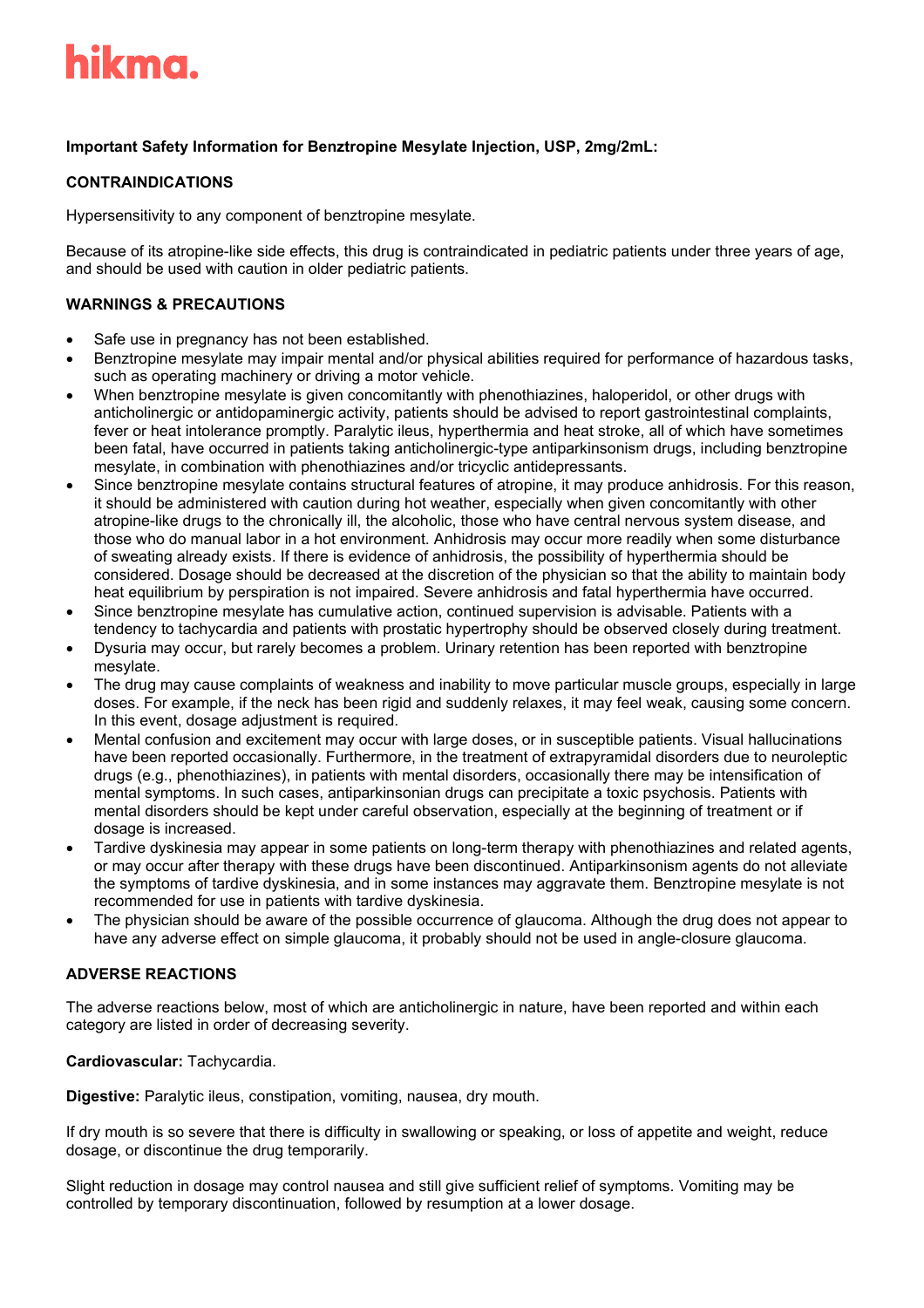

**Nervous System:** Toxic psychosis, including confusion, disorientation, memory impairment, visual hallucinations; exacerbation of pre-existing psychotic symptoms; nervousness; depression; listlessness; numbness of fingers.

**Special Senses:** Blurred vision, dilated pupils.

**Urogenital:** Urinary retention, dysuria.

**Metabolic/Immune or Skin:** Occasionally, an allergic reaction, e.g., skin rash, develops. If this cannot be controlled by dosage reduction, the medication should be discontinued.

**Other:** Heat stroke, hyperthermia, fever.

#### **DRUG INTERACTIONS**

Antipsychotic drugs such as phenothiazines or haloperidol; tricyclic antidepressants (see **WARNINGS**).

#### **USE IN SPECIFIC POPULATIONS**

#### **Pediatric Use**

Because of the atropine-like side effects, benztropine mesylate should be used with caution in pediatric patients over three years of age (see **CONTRAINDICATIONS**).

#### **Geriatric Use**

Clinical studies of benztropine mesylate did not include sufficient numbers of subjects aged 65 and over to determine whether they respond differently from younger subjects.

Other reported clinical experience has not identified differences in responses between the elderly and younger patients. In general, dose selection for an elderly patient should start at the low end of the dosing range (see **DOSAGE AND ADMINISTRATION**) and the dose should be increased only as needed with monitoring for the emergence of adverse events (see **PRECAUTIONS** and **ADVERSE REACTIONS**).

# **DOSAGE AND ADMINISTRATION**

Since there is no significant difference in onset of effect after intravenous or intramuscular injection, usually there is no need to use the intravenous route. The drug is quickly effective after either route, with improvement sometimes noticeable a few minutes after injection. In emergency situations, when the condition of the patient is alarming, 1 to 2 mL of the injection normally will provide quick relief. If the parkinsonian effect begins to return, the dose can be repeated.

Because of cumulative action, therapy should be initiated with a low dose which is increased gradually at five or six-day intervals to the smallest amount necessary for optimal relief. Increases should be made in increments of 0.5 mg, to a maximum of 6 mg, or until optimal results are obtained without excessive adverse reactions.

#### **Postencephalitic and Idiopathic Parkinsonism**

The following dosing guidelines were written in reference to both benztropine mesylate tablets and benztropine mesylate injection. Benztropine mesylate tablets should be used when patients are able to take oral medication.

The usual daily dose is 1 to 2 mg, with a range of 0.5 to 6 mg parenterally.

As with any agent used in parkinsonism, dosage must be individualized according to age and weight, and the type of parkinsonism being treated. Generally, older patients, and thin patients cannot tolerate large doses. Most patients with postencephalitic parkinsonism need fairly large doses and tolerate them well. Patients with a poor mental outlook are usually poor candidates for therapy.

In idiopathic parkinsonism, therapy may be initiated with a single daily dose of 0.5 to 1 mg at bedtime. In some patients, this will be adequate; in others 4 to 6 mg a day may be required.

In postencephalitic parkinsonism, therapy may be initiated in most patients with 2 mg a day in one or more doses. In highly sensitive patients, therapy may be initiated with 0.5 mg at bedtime, and increased as necessary.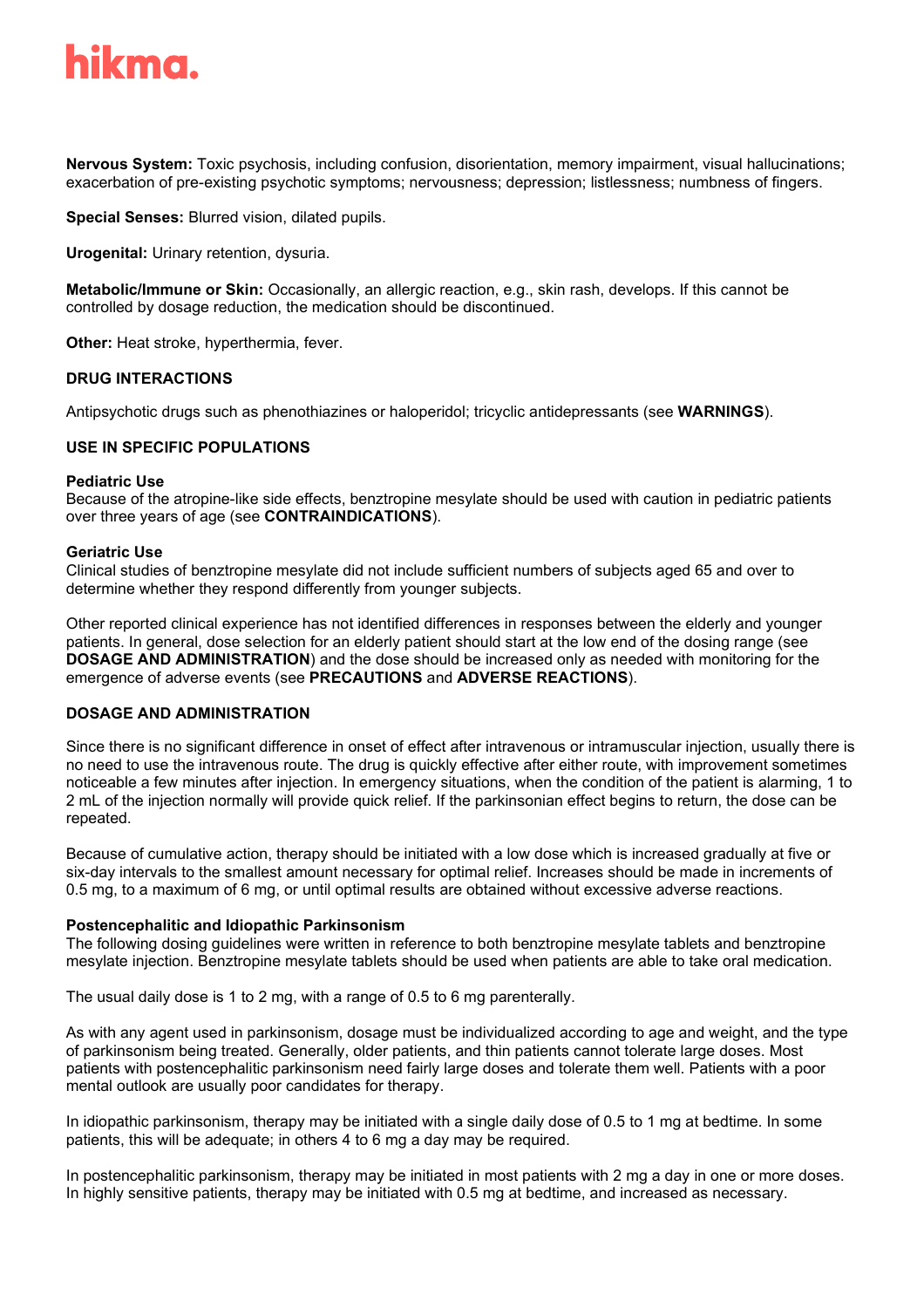

Some patients experience greatest relief by taking the entire dose at bedtime; others react more favorably to divided doses, two to four times a day. Frequently, one dose a day is sufficient, and divided doses may be unnecessary or undesirable.

The long duration of action of this drug makes it particularly suitable for bedtime medication when its effects may last throughout the night, enabling patients to turn in bed during the night more easily, and to rise in the morning.

When benztropine mesylate is started, do not terminate therapy with other antiparkinsonian agents abruptly. If the other agents are to be reduced or discontinued, it must be done gradually. Many patients obtain greatest relief with combination therapy.

Benztropine mesylate may be used concomitantly with carbidopa-levodopa, or with levodopa, in which case dosage adjustment may be required in order to maintain optimum response.

## **Drug-Induced Extrapyramidal Disorders**

In treating extrapyramidal disorders due to neuroleptic drugs (e.g., phenothiazines), the recommended dosage is 1 to 4 mg once or twice a day parenterally. Dosage must be individualized according to the need of the patient. Some patients require more than recommended; others do not need as much.

In acute dystonic reactions, 1 to 2 mL of the injection usually relieves the condition quickly.

When extrapyramidal disorders develop soon after initiation of treatment with neuroleptic drugs (e.g., phenothiazines), they are likely to be transient. One to 2 mg of benztropine mesylate two or three times a day usually provides relief within one or two days. After one or two weeks, the drug should be withdrawn to determine the continued need for it. If such disorders recur, benztropine mesylate can be reinstituted.

Certain drug-induced extrapyramidal disorders that develop slowly may not respond to benztropine mesylate.

Parenteral drug products should be inspected visually for particulate matter and discoloration prior to administration.

## **OVERDOSAGE**

## **Manifestations**

May be any of those seen in atropine poisoning or antihistamine overdosage: CNS depression, preceded or followed by stimulation; confusion; nervousness; listlessness; intensification of mental symptoms or toxic psychosis in patients with mental illness being treated with neuroleptic drugs (e.g., phenothiazines); hallucinations (especially visual); dizziness; muscle weakness; ataxia; dry mouth; mydriasis; blurred vision; palpitations; tachycardia; elevated blood pressure; nausea; vomiting; dysuria; numbness of fingers; dysphagia; allergic reactions, e.g., skin rash; headache; hot, dry, flushed skin; delirium; coma; shock; convulsions; respiratory arrest; anhidrosis; hyperthermia; glaucoma; constipation.

## **Treatment**

Physostigmine salicylate, 1 to 2 mg, SC or IV, reportedly will reverse symptoms of anticholinergic intoxication\*.A second injection may be given after 2 hours if required. Otherwise treatment is symptomatic and supportive. Maintain respiration. A short-acting barbiturate may be used for CNS excitement, but with caution to avoid subsequent depression; supportive care for depression (avoid convulsant stimulants such as picrotoxin, pentylenetetrazol, or bemegride); artificial respiration for severe respiratory depression; a local miotic for mydriasis and cycloplegia; ice bags or other cold applications and alcohol sponges for hyperpyrexia, a vasopressor and fluids for circulatory collapse. Darken room for photophobia.

## **INDICATIONS AND USAGE**

For use as an adjunct in the therapy of all forms of parkinsonism (see **DOSAGE AND ADMINISTRATION**).

Useful also in the control of extrapyramidal disorders (except tardive dyskinesia—see **PRECAUTIONS**) due to neuroleptic drugs (e.g., phenothiazines).

## **HOW SUPPLIED/STORAGE AND HANDLING**